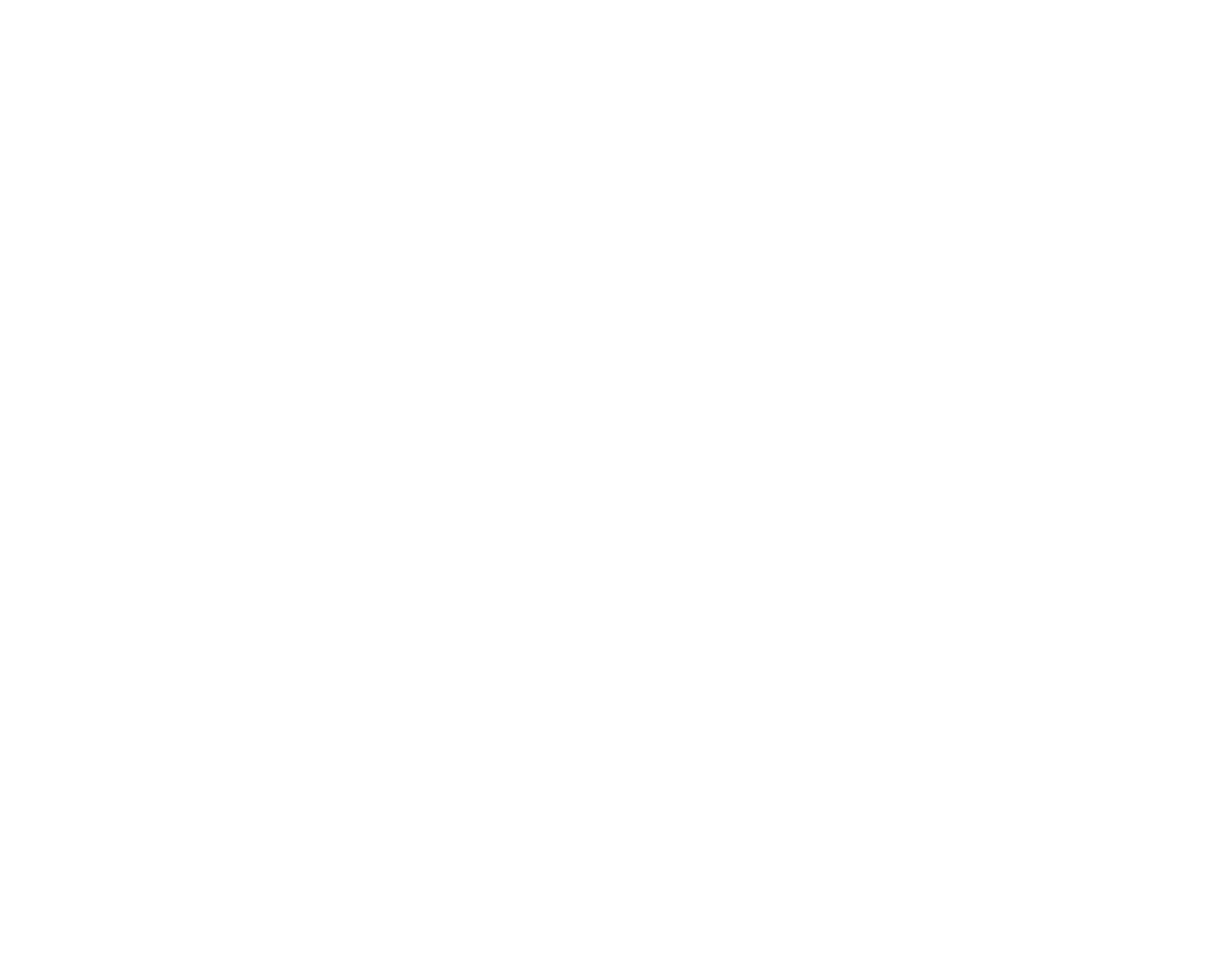|      | Item#<br><b>RCS # Subject / Action</b>                                                                                                                                                                                                                  | Date                   | Time   | Cat. | Hagan    | Kemp | <b>Miller</b> | <b>Murman</b> | Overman | <b>Smith</b> | White |
|------|---------------------------------------------------------------------------------------------------------------------------------------------------------------------------------------------------------------------------------------------------------|------------------------|--------|------|----------|------|---------------|---------------|---------|--------------|-------|
| 1765 | $G-3$                                                                                                                                                                                                                                                   | 11/12/2019 11:43AM     |        | - 9  | N        | Y    | Y             | Y             | Y       | Y            | Y     |
|      | RZ-PD 19-0816 BA/S, Timothy H. Powell/TSP<br>Companies Incorporated, 55 feet Northeast Of<br>intersection of Balm Riverview Road & County Road<br>672. Moved denial.                                                                                    |                        |        |      |          |      |               |               |         |              |       |
| 1766 | $G-4$                                                                                                                                                                                                                                                   | 11/12/2019 11:44AM     |        | - 9  | Y        | Υ    | Y             | Y             | Y       | Y            | Y     |
|      | RZ-PD 19-1025 RV/S, Timothy H. Powell/TSP<br>Companies Incorporated 2010 East Of intersection of<br>Rhodine Road & Ramble Creek Drive. So moved to<br>open for oral argument.                                                                           |                        |        |      |          |      |               |               |         |              |       |
| 1767 | $G-4$                                                                                                                                                                                                                                                   | 11/12/2019  11:55AM  9 |        |      | N        | Y    | N             | Y             | Y       | Y            | N     |
|      | RZ-PD 19-1025 RV/S, Timothy H. Powell/TSP<br>Companies Incorporated 2010 East Of intersection of<br>Rhodine Road & Ramble Creek Drive, Moved for<br>denial.                                                                                             |                        |        |      |          |      |               |               |         |              |       |
| 1768 |                                                                                                                                                                                                                                                         | 11/12/2019 12:26PM 9   |        |      | X        | Y    | Y             | Y             | Y       | Y            | Y     |
|      | RZ-PD 19-0934 BR/C, Roy Mazur P.E. AICP of WRA,<br>90 feet Northwest Of intersection of Bloomingdale<br>Avenue & Crickethollow Drive. So moved to open for<br>oral argument.                                                                            |                        |        |      |          |      |               |               |         |              |       |
| 1769 |                                                                                                                                                                                                                                                         | 11/12/2019 12:42PM     |        | - 9  | X        | Υ    | Y             | Y             | Y       | Y            | Y     |
|      | RZ-PD 19-0934 BR/C, Roy Mazur P.E. AICP of WRA,<br>90 feet Northwest Of intersection of Bloomingdale<br>Avenue & Crickethollow Drive. Moved approval of both<br>$H.1a$ and $H.1b$ .                                                                     |                        |        |      |          |      |               |               |         |              |       |
| 1770 |                                                                                                                                                                                                                                                         | 11/12/2019 12:42PM 6   |        |      | $\times$ | Y    | Y             | Y             | Y       | Y            | Y     |
|      | H/CPA 18-18- Future Land Use Map change.<br>Proposed change on 21.32+- from Suburban Mixed<br>Use-6 (SMU-6) to Residential-16 (RES-16), Located at<br>5901, 5902, 5910, 5922 Simpson Road Riverview,<br>So moved to adopt an ordinance for H/CPA 18-18. |                        |        |      |          |      |               |               |         |              |       |
| 1771 |                                                                                                                                                                                                                                                         | 11/15/2019             | 9:51AM |      | N        | Y    | Y             | Y             | Y       | Y            | Y     |
|      | Vote taken in error.                                                                                                                                                                                                                                    |                        |        |      |          |      |               |               |         |              |       |

**End of November**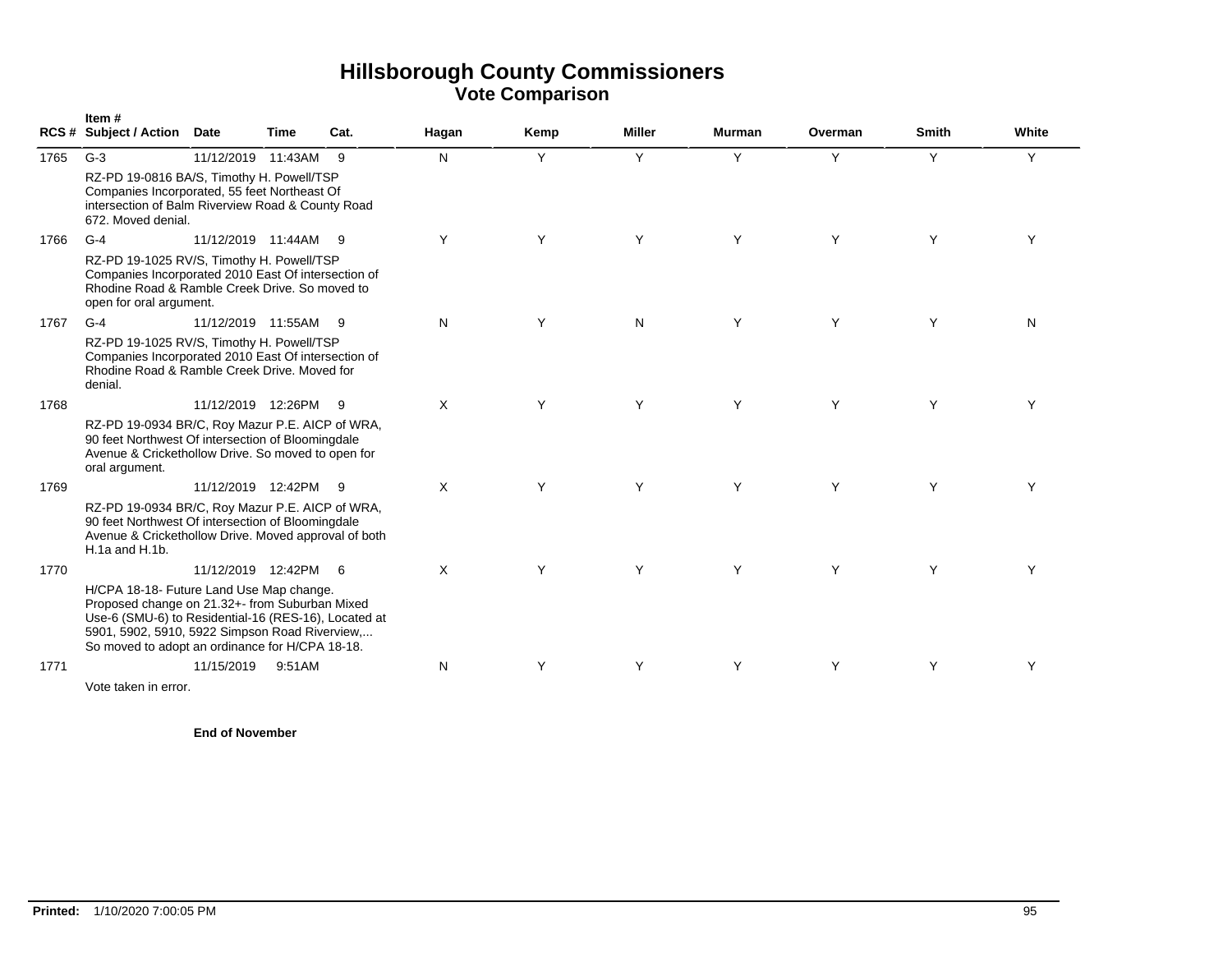|      | Item#<br><b>RCS # Subject / Action</b>                                                                                                                                                                                                                                      | <b>Date</b>        | Time   | Cat.                    | Hagan        | Kemp | <b>Miller</b> | <b>Murman</b> | Overman | <b>Smith</b> | White |
|------|-----------------------------------------------------------------------------------------------------------------------------------------------------------------------------------------------------------------------------------------------------------------------------|--------------------|--------|-------------------------|--------------|------|---------------|---------------|---------|--------------|-------|
| 1772 |                                                                                                                                                                                                                                                                             | 12/04/2019         | 9:26AM |                         | $\mathsf{X}$ | Y    | Y             | Y             | X       | Y            | Y     |
|      | Approval of changes to the agenda. Moved to approve<br>the changes to the agenda.                                                                                                                                                                                           |                    |        |                         |              |      |               |               |         |              |       |
| 1773 |                                                                                                                                                                                                                                                                             | 12/04/2019 10:10AM |        |                         | Y            | Y    | Y             | Y             | Y       | Y            | Y     |
|      | Approval of Consent Agenda. Moved to approve the<br>Consent Agenda.                                                                                                                                                                                                         |                    |        |                         |              |      |               |               |         |              |       |
| 1774 | $D-1$                                                                                                                                                                                                                                                                       | 12/04/2019 10:54AM |        | - 5                     | Y            | Y    | Y             | Y             | Y       | Y            | Y     |
|      | Hold a final public hearing and consider adoption of an<br>Ordinance providing for a 270 day moratorium on the<br>acceptance and processing of new applications for<br>rezoning's and Planned Development Moved<br>approval of Item D-1. Ordinance 19-26                    |                    |        |                         |              |      |               |               |         |              |       |
| 1775 | $D-2$                                                                                                                                                                                                                                                                       | 12/04/2019 11:29AM |        | 5                       | Y            | Y    | Y             | Y             | Y       | Y            | Y     |
|      | Hold a final public hearing and consider adoption of an<br>Ordinance providing for a 270 day moratorium on the<br>acceptance and processing of new applications for<br>rezoning's Moved the Board, as it was written here,<br>to create the moratorium. Ordinance 19-27     |                    |        |                         |              |      |               |               |         |              |       |
| 1776 | $D-3$                                                                                                                                                                                                                                                                       | 12/04/2019 11:30AM |        | $\overline{0}$          | Y            | X    | Y             | Y             | Y       | Y            | Y     |
|      | Conduct the second of two required public hearings to<br>enter into a School Concurrency Proportionate Share<br>Mitigation Development Agreement with the School<br>Board of Hillsborough County and STARLIGHT<br>HOMES FLORIDA LLC to allow the Moved approval.            |                    |        |                         |              |      |               |               |         |              |       |
| 1777 | $B-3$                                                                                                                                                                                                                                                                       | 12/04/2019 11:33AM |        | $\overline{\mathbf{0}}$ | Y            | Y    | Y             | Y             | Y       | Y            | Y     |
|      | Authorize the announcement of a rescheduled<br>Community Meeting on December 11, 2019 at 6:00 pm<br>at Ruskin Park & Recreation Center, 901 6th Street<br>S.E., Ruskin, FL 33570 to receive input on the<br>designation of a Brownfield Area at a parcel Moved<br>approval. |                    |        |                         |              |      |               |               |         |              |       |
| 1778 | $D-5$                                                                                                                                                                                                                                                                       | 12/04/2019 11:36AM |        | $\overline{0}$          | Y            | Y    | Y             | Y             | Y       | X            | Y     |
|      | Conduct a second public hearing and adopt a<br>Resolution designating approximately 67 acres as a<br>Brownfield Area at a parcel located at 5321 Hartford<br>Street, Tampa. The County had no financial obligation<br>related to the designation or Moved approval.         |                    |        |                         |              |      |               |               |         |              |       |
| 1779 | $D-6$                                                                                                                                                                                                                                                                       | 12/04/2019 11:49AM |        | $\overline{0}$          | Y            | Y    | Y             | Y             | Y       | Y            | Y     |
|      | Conduct a public hearing, and approve a Resolution<br>establishing the Board's intent to use the uniform<br>method of collection for levy, collection, and<br>enforcement of a non-ad valorem assessment for<br>property located within the following Moved approval.       |                    |        |                         |              |      |               |               |         |              |       |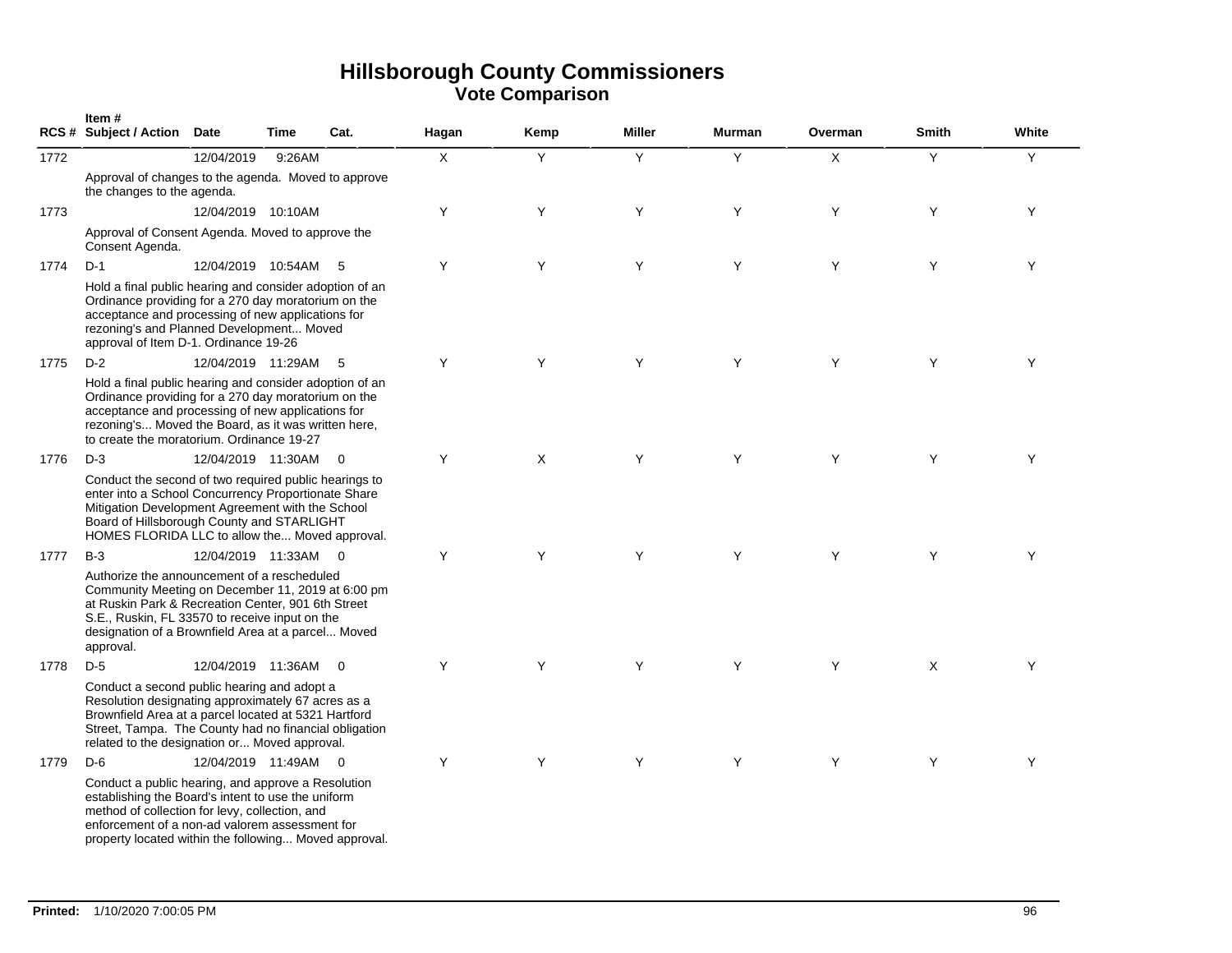|      | Item#<br><b>RCS # Subject / Action</b>                                                                                                                                                                                                                                       | <b>Date</b>        | <b>Time</b> | Cat.           | Hagan | Kemp | <b>Miller</b> | <b>Murman</b> | Overman | <b>Smith</b> | White |
|------|------------------------------------------------------------------------------------------------------------------------------------------------------------------------------------------------------------------------------------------------------------------------------|--------------------|-------------|----------------|-------|------|---------------|---------------|---------|--------------|-------|
| 1780 | $F-5$                                                                                                                                                                                                                                                                        | 12/04/2019 11:59AM |             | $\Omega$       | Y     | Y    | Y             | Y             | Y       | Y            | Y     |
|      | Receive a presentation from Dr. John Curran, Chair of<br>the Hillsborough County Health Care Advisory Board,<br>on the Hillsborough County Health Care Plan Report<br>(FY 2017/2018). Moved to accept the presentation and<br>report from Dr. Curran.                        |                    |             |                |       |      |               |               |         |              |       |
| 1781 | $B-5$                                                                                                                                                                                                                                                                        | 12/04/2019 12:05PM |             | $\overline{0}$ | Y     | Y    | Y             | Y             | Y       | Y            | Y     |
|      | Accept the County Internal Auditor's Calendar Year<br>2020 Audit Plan. No adjustment to the budget is<br>anticipated at this time. Moved approval.                                                                                                                           |                    |             |                |       |      |               |               |         |              |       |
| 1782 | $B-1$                                                                                                                                                                                                                                                                        | 12/04/2019 12:18PM |             | $\Omega$       | Y     | Y    | Y             | Y             | Y       | Y            | Y     |
|      | Adopt a resolution establishing the Hillsborough<br>County Commission on Human Trafficking. There was<br>no additional financial impact to the County to enact<br>Moved to adopt the resolution establishing the<br>Hillsborough County Commission on Human<br>Trafficking.  |                    |             |                |       |      |               |               |         |              |       |
| 1783 | $B-1$                                                                                                                                                                                                                                                                        | 12/04/2019 12:19PM |             | $\overline{0}$ | Y     | Y    | Y             | Y             | Y       | Y            | Y     |
|      | Adopt a resolution establishing the Hillsborough<br>County Commission on Human Trafficking. There was<br>no additional financial impact to the County to enact<br>the resolution. The cost of enforcing the Moved to<br>appoint Commissioner Overman to the commission.      |                    |             |                |       |      |               |               |         |              |       |
| 1784 | $B-2$                                                                                                                                                                                                                                                                        | 12/04/2019         | 1:48PM      | $\overline{0}$ | Y     | Y    | Y             | Y             | Y       | Y            | Υ     |
|      | Approve Hillsborough County Public Schools' request<br>to disburse \$23,339,000 of school impact fee funds to<br>construct Elementary School "D". Appropriate<br>\$23,339,000 from the FY 19 School Site Impact Fund<br>Reserves to Governmental Agencies Moved<br>approval. |                    |             |                |       |      |               |               |         |              |       |
| 1785 | $B-4$                                                                                                                                                                                                                                                                        | 12/04/2019         | 1:51PM      | $\overline{0}$ | Y     | Y    | Y             | Y             | Y       | Y            | Y     |
|      | Approve the Interlocal Agreement with the City of<br>Tampa Fire Rescue for the provision of Fire and<br>Emergency Response Services by the City of Tampa<br>Fire Rescue in the unincorporated area of Hillsborough<br>County north of the city Limits Moved approval.        |                    |             |                |       |      |               |               |         |              |       |
| 1786 | $F-1$                                                                                                                                                                                                                                                                        | 12/04/2019         | 1:54PM      | $\overline{0}$ | Y     | Y    | Y             | Y             | Y       | Y            | N     |
|      | BOCC appointments to the following: Industrial<br>Development Authority. Moved the Board readvertise<br>the appointment for applicants that meet the minimum<br>requirements of the position, especially for a position<br>with a four-year term                             |                    |             |                |       |      |               |               |         |              |       |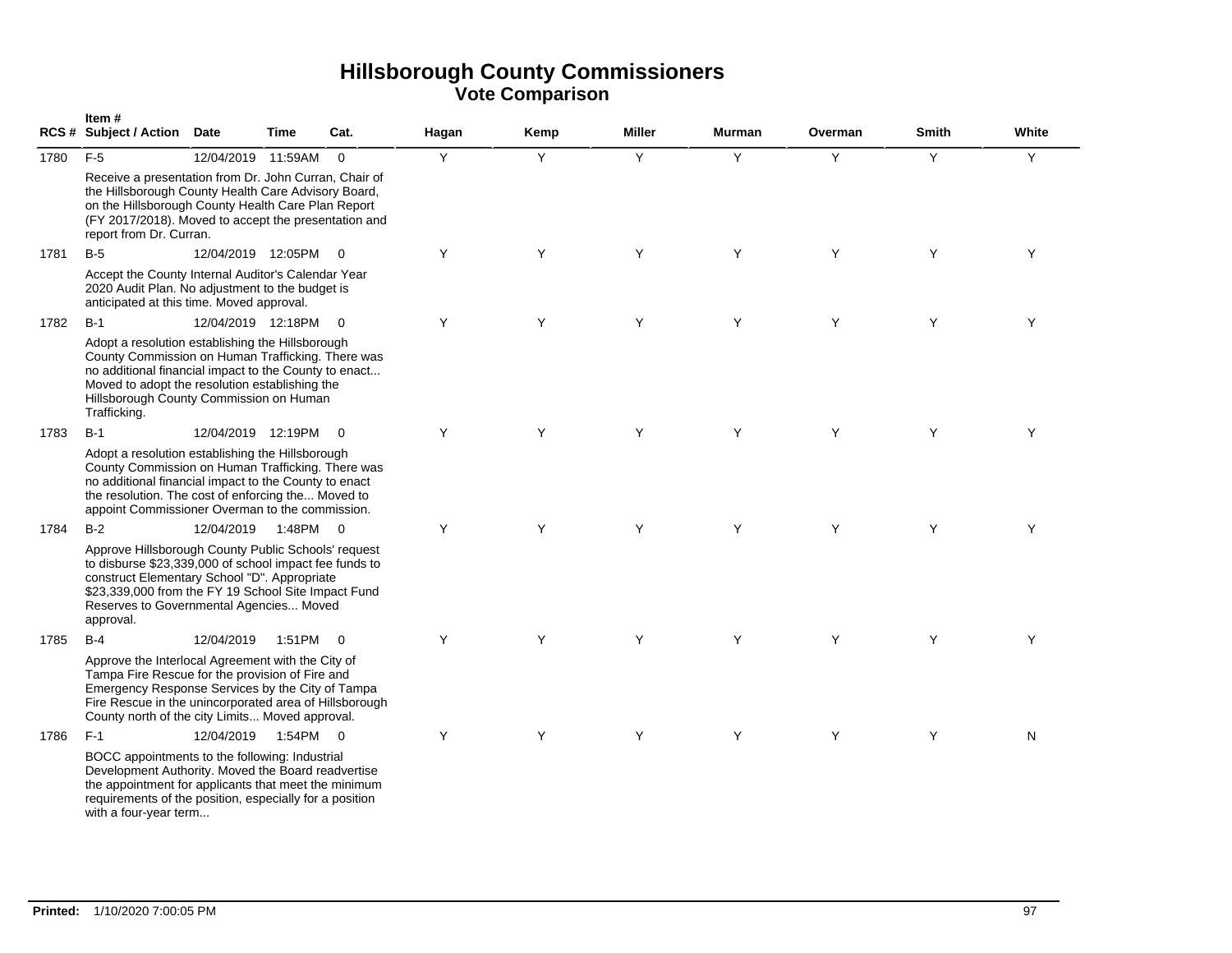|      | Item#<br>RCS # Subject / Action Date                                                                                                                                                                                                                                 |            | <b>Time</b> | Cat.           | Hagan | Kemp | <b>Miller</b> | <b>Murman</b> | Overman | <b>Smith</b> | White |
|------|----------------------------------------------------------------------------------------------------------------------------------------------------------------------------------------------------------------------------------------------------------------------|------------|-------------|----------------|-------|------|---------------|---------------|---------|--------------|-------|
| 1787 | $F-2$                                                                                                                                                                                                                                                                | 12/04/2019 | 2:07PM      | $\Omega$       | N     | Y    | N             | N             | Y       | Y            | Y     |
|      | Moved to direct staff to set a public hearing January<br>23, 2020, to amend the mobility fee ordinance and<br>repeal the discount currently in effect for developers of<br>large housing developments outside of the Urban<br>Service Area boundary                  |            |             |                |       |      |               |               |         |              |       |
| 1788 | $F-3$                                                                                                                                                                                                                                                                | 12/04/2019 | 2:14PM      | $\Omega$       | X     | Y    | Y             | Y             | Y       | Y            | Y     |
|      | Moved to direct the County Attorney's Office and Code<br>Enforcement prepare a proposed ordinance to<br>establish a registry requirement for short-term rentals<br>for the Board's consideration; direct Code<br>Enforcement, Neighborhood Relations to develop      |            |             |                |       |      |               |               |         |              |       |
| 1789 | $F-4$                                                                                                                                                                                                                                                                | 12/04/2019 | 2:16PM 0    |                | X     | Y    | Y             | Y             | Y       | Y            | Y     |
|      | Moved to direct the County Attorney and Code<br>Enforcement to work with the Hillsborough County<br>Sheriff's Office to research and bring back to the Board<br>for consideration an ordinance to restrict the sale or<br>delivery of tobacco products to persons    |            |             |                |       |      |               |               |         |              |       |
| 1790 | $A-2$                                                                                                                                                                                                                                                                | 12/04/2019 | 3:24PM      | $\Omega$       | X     | Y    | Y             | Y             | Y       | Y            | X     |
|      | Authorize Affordable Housing Services to provide the<br>draft of the HOPE Affordable Housing Moved to<br>reschedule the public hearing while sticking to the<br>March 2020 deadline to allow staff more time to<br>analyze the recommendations of the biannual plan. |            |             |                |       |      |               |               |         |              |       |
| 1791 | $A-14$                                                                                                                                                                                                                                                               | 12/04/2019 | 3:39PM 0    |                | X     | N    | Y             | Y             | Y       | N            | X     |
|      | Approve the 2020 Meeting Schedule for the Board of<br>County Commissioners, as provided in the agenda<br>background material Made a substitute motion to<br>defer the item until there was a full Board present to<br>discuss the item among all seven members.      |            |             |                |       |      |               |               |         |              |       |
| 1792 | $A-14$                                                                                                                                                                                                                                                               | 12/04/2019 | 3:45PM      | $\overline{0}$ | X     | Y    | Y             | Y             | Y       | Y            | X     |
|      | Approve the 2020 Meeting Schedule for the Board of<br>County Commissioners, as provided in the agenda<br>background material. The cost for conducting the<br>meetings was included in the FY 20 budget. Moved to<br>adopt the calendar.                              |            |             |                |       |      |               |               |         |              |       |
| 1793 |                                                                                                                                                                                                                                                                      | 12/10/2019 | 9:06AM      |                | Y     | Y    | Y             | Y             | Y       | Y            | Y     |
|      | Approval of Changes to the Agenda. Moved approval.                                                                                                                                                                                                                   |            |             |                |       |      |               |               |         |              |       |
| 1794 |                                                                                                                                                                                                                                                                      | 12/10/2019 | 9:06AM      |                | Y     | Y    | Y             | Y             | Y       | Y            | Y     |
|      | Approval of Consent Agenda. Moved approval.                                                                                                                                                                                                                          |            |             |                |       |      |               |               |         |              |       |
| 1795 | $B-8$                                                                                                                                                                                                                                                                | 12/10/2019 | 9:13AM      | - 9            | Y     | Y    | Y             | Y             | Y       | Y            | Y     |
|      | RZ-STD 19-1299 SM/C, CHRISTOPHER RYAN, 3110<br>McIntosh Road. Moved for approval with the ASC-1R<br>zoning.                                                                                                                                                          |            |             |                |       |      |               |               |         |              |       |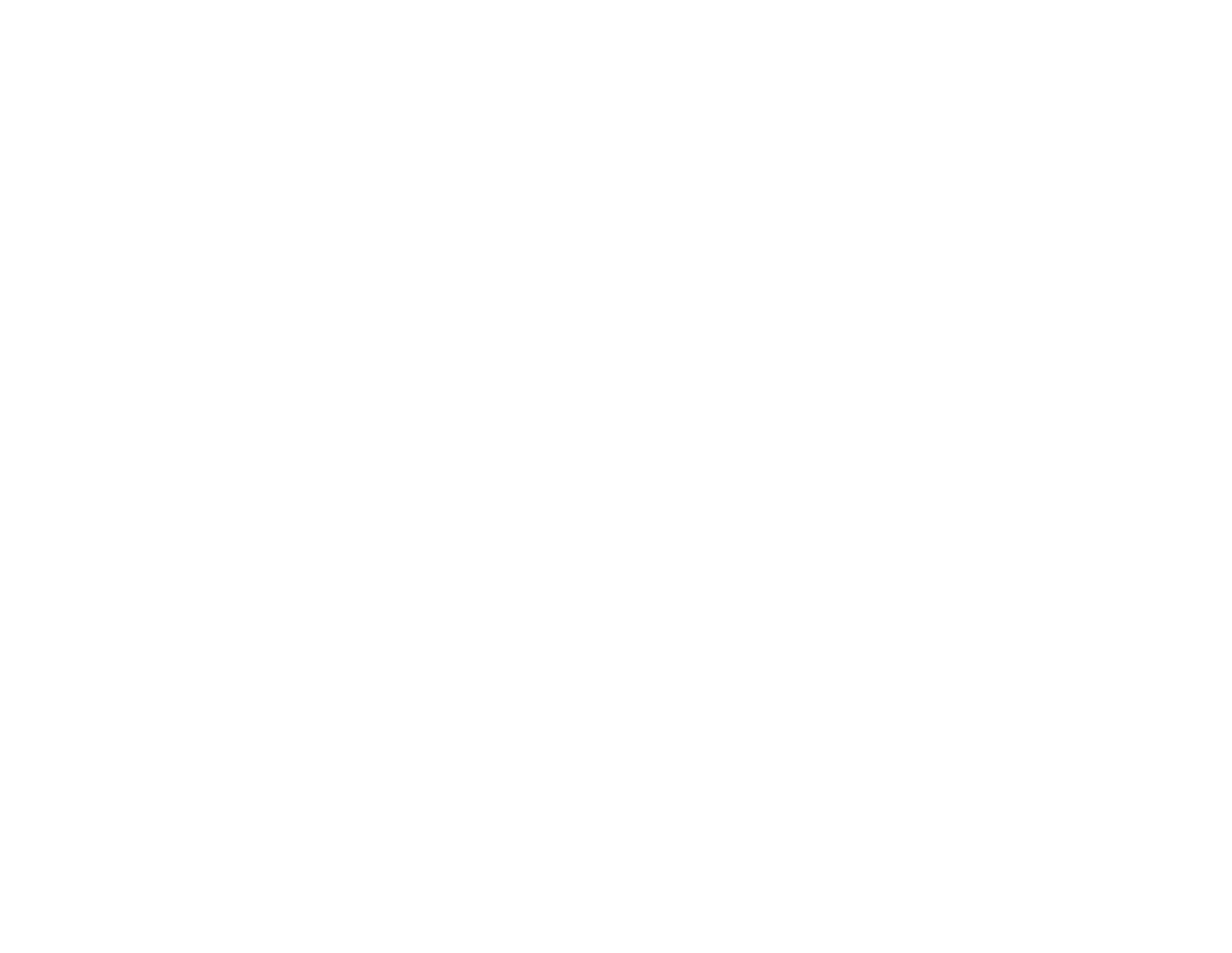|      | Item#<br><b>RCS # Subject / Action</b>                                                                                                                                                                                                                                 | <b>Date</b>          | Time     | Cat.                    | Hagan | Kemp | <b>Miller</b>  | Murman | Overman | <b>Smith</b> | White |
|------|------------------------------------------------------------------------------------------------------------------------------------------------------------------------------------------------------------------------------------------------------------------------|----------------------|----------|-------------------------|-------|------|----------------|--------|---------|--------------|-------|
| 1805 | $E-6$<br>CDD 19-1457 PETITION TO ESTABLISH THE                                                                                                                                                                                                                         | 12/10/2019 10:12AM   |          | 5                       | Y     | Y    | $\overline{Y}$ | Y      | Y       | Y            | Y     |
|      | BELMOND RESERVE COMMUNITY DEVELOPMENT<br>DISTRICT (CDD) Establish the Belmond Reserve<br>Community Development District (COD) in accordance<br>with the attached ordinance Moved approval.<br>Ordinance 19-29                                                          |                      |          |                         |       |      |                |        |         |              |       |
| 1806 | $G-2$                                                                                                                                                                                                                                                                  | 12/10/2019 10:14AM   |          | - 9                     | Y     | Y    | Y              | Y      | Y       | Y            | Y     |
|      | RZ-STD 19-0793 ER/C, JOHN D. HOOKER, 13616<br>East U.S. Highway 92 East. So moved.                                                                                                                                                                                     |                      |          |                         |       |      |                |        |         |              |       |
| 1807 | $G-2$                                                                                                                                                                                                                                                                  | 12/10/2019 10:35AM 9 |          |                         | Y     | Y    | Y              | Y      | Y       | Y            | Y     |
|      | RZ-STD 19-0793 ER/C, JOHN D. HOOKER, 13616<br>East U.S. Highway 92 East. Moved denial.                                                                                                                                                                                 |                      |          |                         |       |      |                |        |         |              |       |
| 1808 |                                                                                                                                                                                                                                                                        | 12/18/2019 9:13AM    |          |                         | Y     | Y    | Y              | Y      | Y       | Y            | Y     |
|      | Approval of Changes to the Agenda. Moved the<br>changes.                                                                                                                                                                                                               |                      |          |                         |       |      |                |        |         |              |       |
| 1809 |                                                                                                                                                                                                                                                                        | 12/18/2019           | 9:18AM   |                         | Y     | Y    | Y              | Y      | Y       | Y            | Y     |
|      | Approval of Consent Agenda. So moved.                                                                                                                                                                                                                                  |                      |          |                         |       |      |                |        |         |              |       |
| 1810 | $B-4$                                                                                                                                                                                                                                                                  | 12/18/2019           | 9:19AM   | $\Omega$                | Y     | Y    | Y              | Y      | Y       | Y            | Y     |
|      | Pursuant to the Board's direction to purchase the<br>remaining water and wastewater private franchises,<br>authorize the Water Resources Department (WRD) to<br>begin negotiations for the purchase of the Sunset<br>Plaza Utilities, Incorporated and Moved approval. |                      |          |                         |       |      |                |        |         |              |       |
| 1811 | $F-1$                                                                                                                                                                                                                                                                  | 12/18/2019           | 9:26AM 0 |                         | Y     | Y    | Y              | Y      | Y       | Y            | Y     |
|      | BOCC appointments to the following:<br>Hillsborough County City-County Planning<br>Commission, Land Use Appeals Board So moved to<br>confirm.                                                                                                                          |                      |          |                         |       |      |                |        |         |              |       |
| 1812 | $B-3$                                                                                                                                                                                                                                                                  | 12/18/2019           | 9:41AM   | $\overline{0}$          | Y     | Y    | Y              | Y      | Y       | Y            | Y     |
|      | Authorize staff to proceed with preparing a Request for<br>Proposals to solicit a Master Developer for the<br>redevelopment of the MOSI site. The County desires<br>to transform its 74-acre Museum of Science and<br>Industry property Moved approval.                |                      |          |                         |       |      |                |        |         |              |       |
| 1813 | $F-3$                                                                                                                                                                                                                                                                  | 12/18/2019 10:06AM   |          | $\overline{\mathbf{0}}$ | Y     | Y    | Y              | Y      | Y       | Y            | Y     |
|      | Direct staff to come back to the Board with<br>recommendations to update park Substitute motion<br>to direct staff to bring back to the January 8, 2020,<br>regular meeting, the Parks Master plan for Board<br>discussion and revision if necessary and adoption of   |                      |          |                         |       |      |                |        |         |              |       |